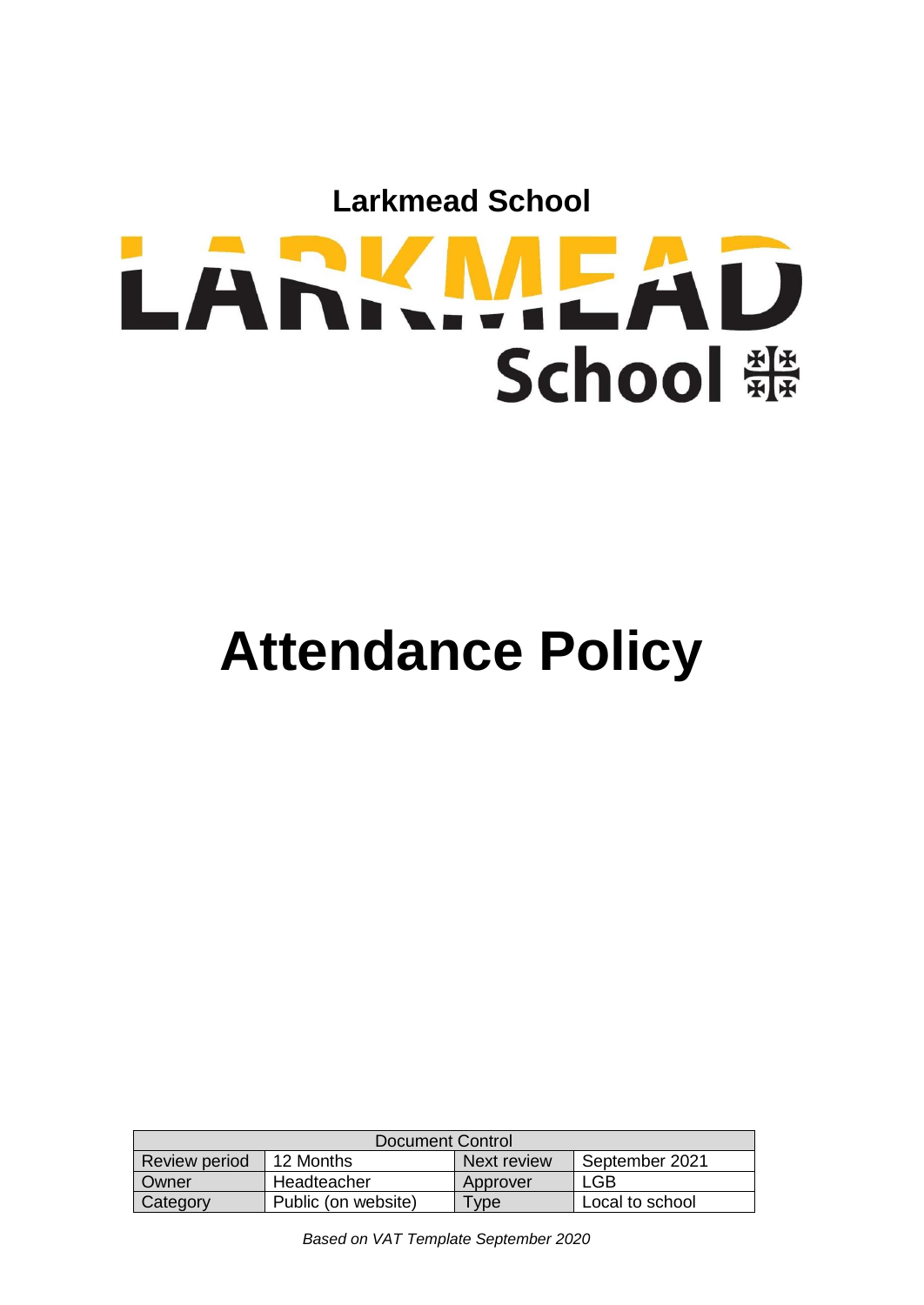In this document, 'parent' means:

- All natural parents, whether they are married or not;
- any person who has parental responsibility for a child;
- any person who has care of a child, i.e. lives with and looks after the child.

#### **Introduction**

For your child to gain the greatest benefit from their education it is of vital importance that you make sure they attend school, on time, every day the school is open, unless the reason for the absence is unavoidable.

Parents have a legal duty to make sure that their children attend school regularly. Equally, the school has a legal duty to publish its absence figures and its attendance policy to parents and to promote attendance. School attendance data must also be made available to our Local Authority and the Department for Education.

Our school is committed to working with parents and children in the best way to ensure as high a level of attendance as possible, as we know that regular attendance supports optimising your child's attainment.

## **Why regular attendance is so important**

Any absence affects the pattern of a child's schooling and regular absence will seriously affect their learning. Any child's absence also disrupts teaching routines so may affect the learning of others in the same class.

Ensuring your child's regular attendance at school is your legal responsibility and permitting absence from school without a good reason creates an offence in law and may result in prosecution.

# **Promoting regular attendance**

Helping to create a pattern of regular attendance is everybody's responsibility - parents, children and all members of school staff.

#### **To help us all to focus on this the school will:**

- Give you details on attendance in our regular Home–School Bulletin;
- report to you at least termly on how your child is performing in school, what their attendance and punctuality rate is and how this relates to their attainments;
- celebrate good attendance by displaying individual and class achievements;
- reward good or improving attendance through class competitions, certificates and outings/events;
- run promotional events when parents, children and staff can work together on raising attendance levels across the school.

#### **Understanding types of absence**

Every half-day absence from school has to be classified by the school (not by the parents),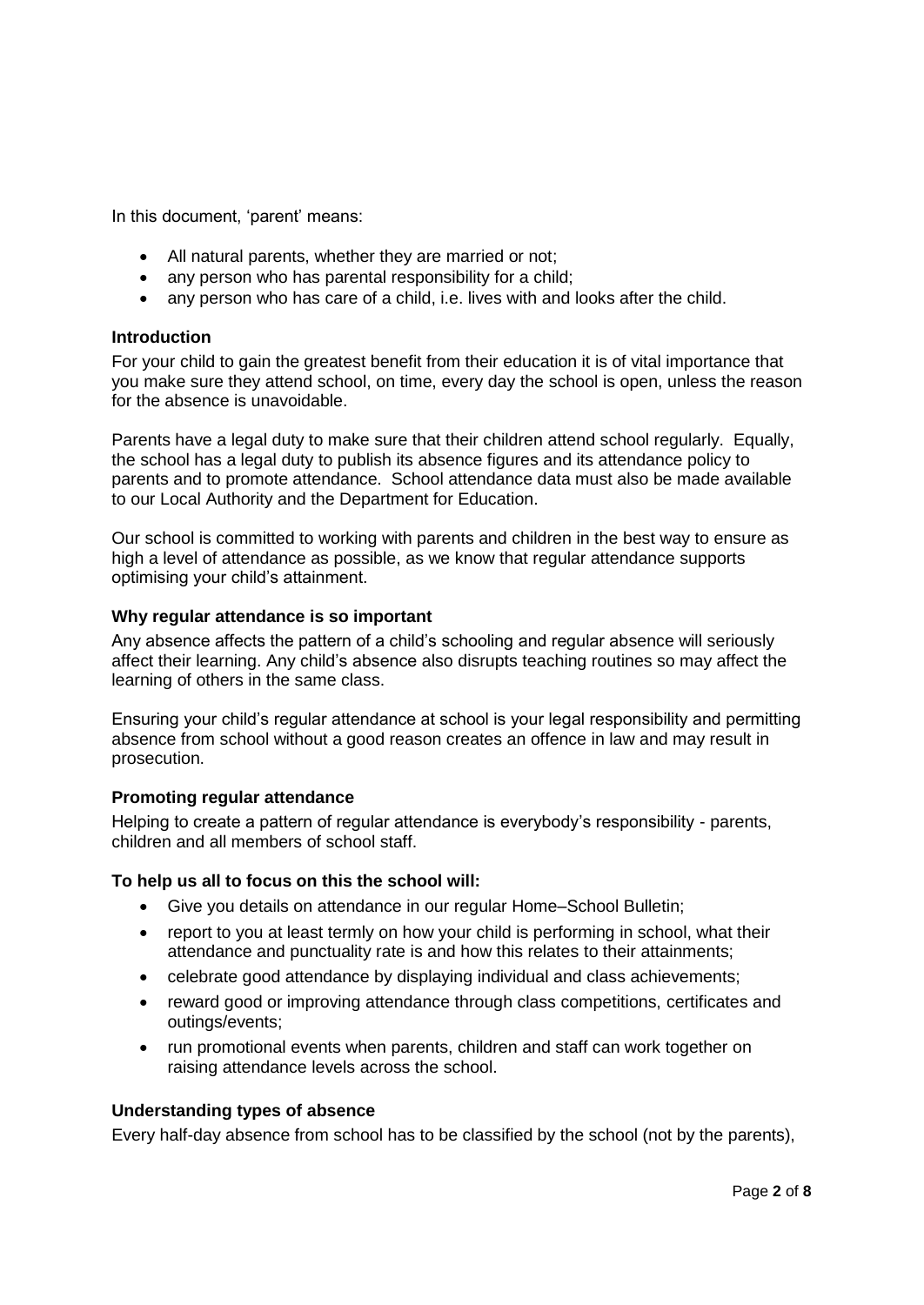as either AUTHORISED or UNAUTHORISED. This is why information about the cause of any absence is always required, preferably in writing.

**Authorised absences** are mornings or afternoons away from school for a good reason like illness, medical/dental appointments which unavoidably fall in school time, emergencies or other unavoidable cause. If this occurs, the school may require evidence of the appointment to be able to authorise the absence.

**Unauthorised absences** are those which the school does not consider reasonable and for which no "leave" has been given. This type of absence can lead to the Local Authority (County Attendance Team) using sanctions and/or legal proceedings. This includes (this is not an exhaustive list):

- Parents keeping children off school unnecessarily;
- truancy before or during the school day;
- absences which have not been properly explained;
- children who arrive at school too late to get a mark;
- shopping, looking after other children or birthdays;
- day trips and holidays in term time;
- excessive illness without medical evidence.

Whilst any child may be off school because they are ill, sometimes they can be reluctant to attend school. Any problems with regular attendance are best sorted out between the school, the parents and the child. If your child is reluctant to attend, we urge you to never cover up their absence or give in to pressure to excuse them from attending. To do so gives the impression that attendance does not matter and usually makes things worse.

# **You can support your child by:**

- Ensuring regular and early bed times;
- helping with homework;
- having uniform and equipment prepared the night before;
- providing a healthy breakfast;
- reporting any academic or social concerns promptly to the school;
- maintaining open and honest communication with the school;
- being positive about the school (even if your own experience was less than positive);
- encouraging your child to invite school-friends home for play dates.

# **Persistent Absentee (PA)**

A child becomes a Persistent Absentee (PA) when they miss 10% or more schooling across the school year **for any reason\***. Absence at this level will cause considerable damage to any child's educational prospects and we need the fullest support and cooperation from parents to tackle this.

We monitor all absence thoroughly. Any case that is seen to have reached the PA threshold, or is at risk of moving towards that threshold, is given priority and you will be informed of this immediately.

PA pupils are tracked and monitored carefully through our pastoral system and we also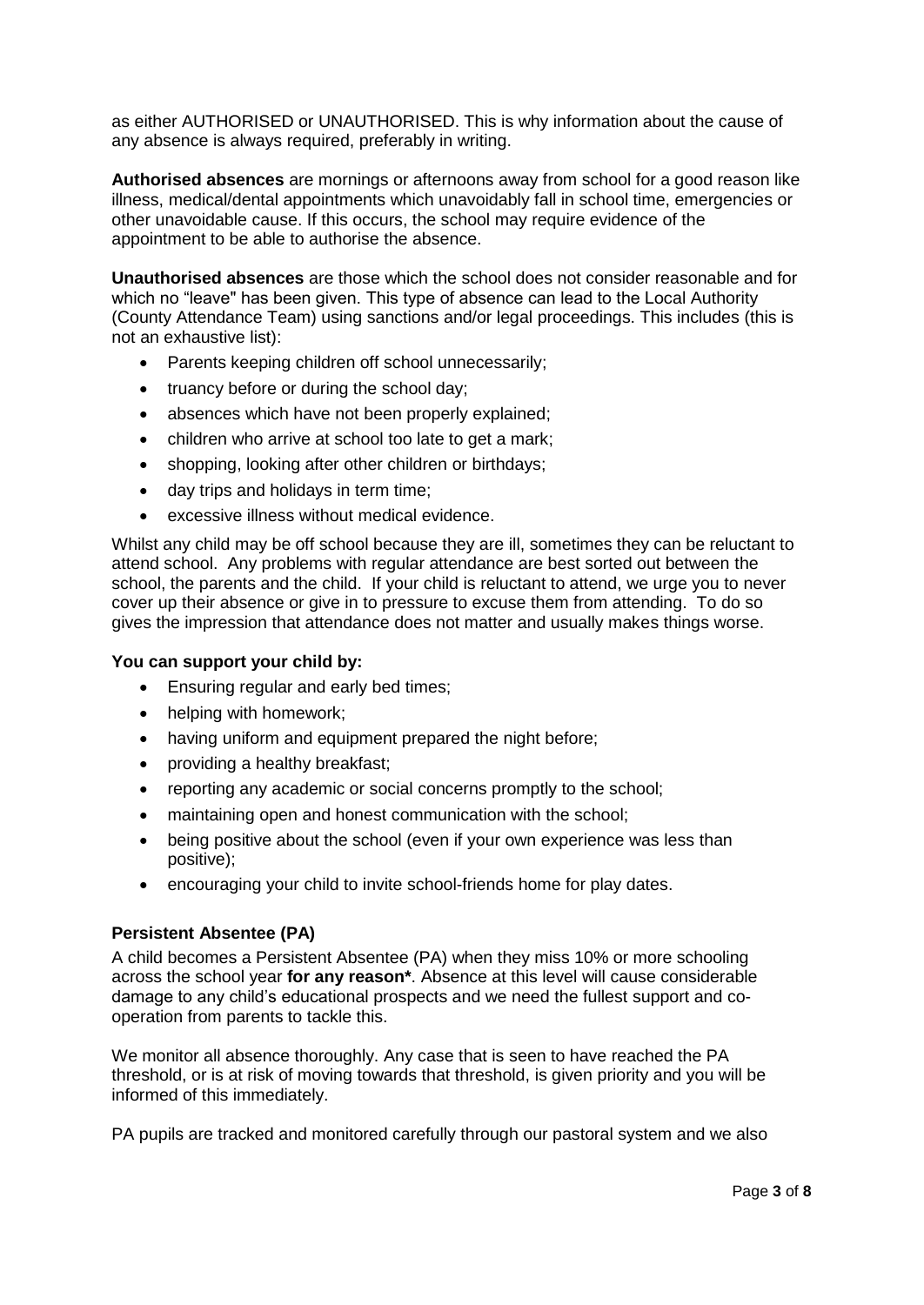combine this with academic mentoring where absence affects attainment.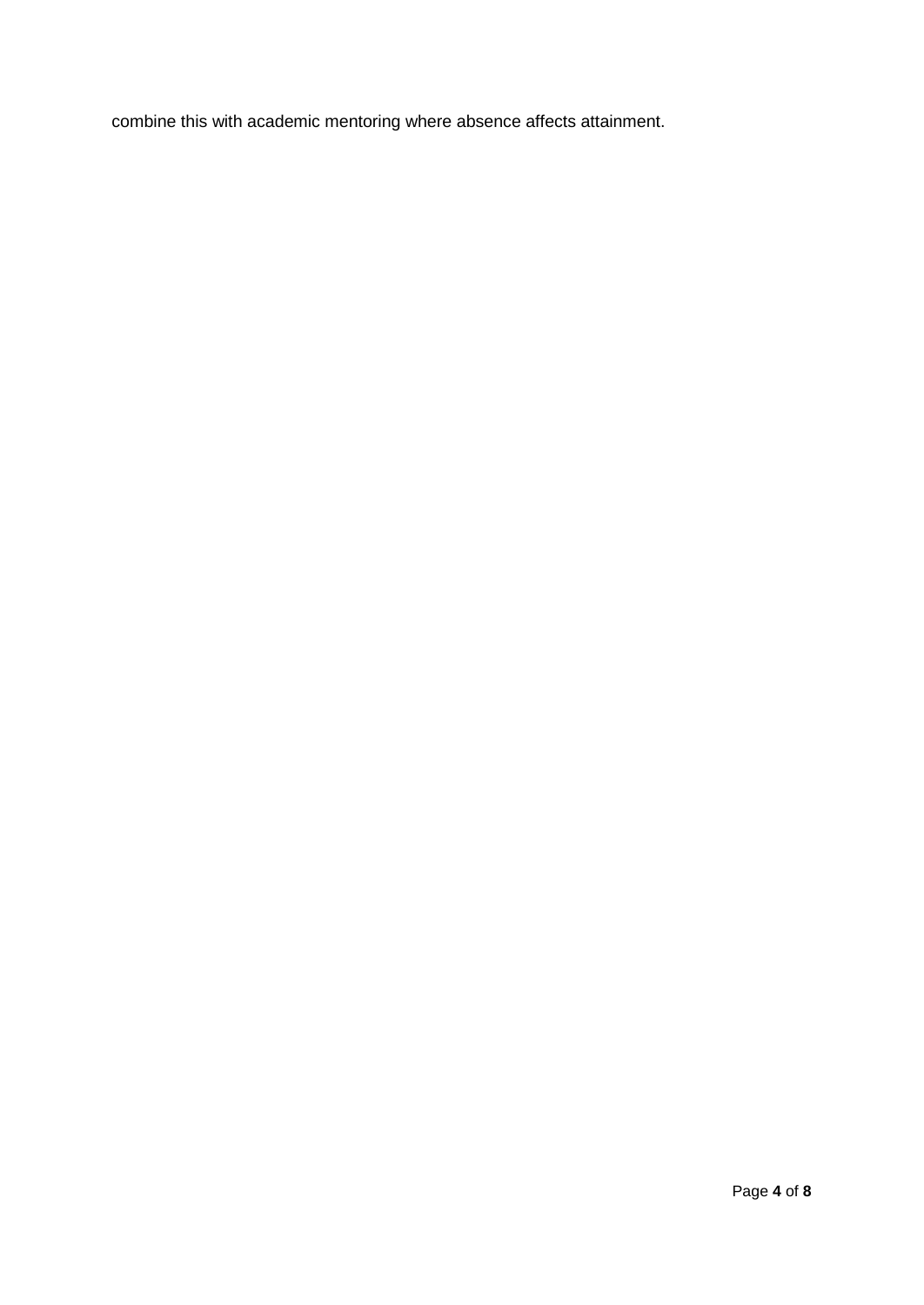**PA pupils and their parents are subject to an Action Plan, which may include (this is not an exhaustive list):**

- Allocation of additional support through a Mentor or a Learning Support Assistant;
- putting into place a Parenting Contract:
- use of Circle Time;
- individual incentive programmes;
- participation in group activities around raising attendance.

All PA pupil cases are also automatically made known to the Local Authority's County Attendance Team. If your child becomes a PA pupil, we will seek your consent to complete an Early Help Assessment with you and consider convening a 'Team Around the Family'.

*\* Under current DfE guidance, children with medically certified conditions leading to significant or regular periods of absence would still be categorised as PA if their attendance drops below 90%. However, we will work with the family and with medical professionals, including Oxfordshire Hospital Schools, to ensure that support is put in place to best support their education.*

## **Absence Procedures**

#### **If your child is absent you must:**

- Contact us as soon as possible on the first day of absence;
- $\bullet$  send a note in on the first day they return with an explanation of the absence  $-$  you must do this even if you have already telephoned us;
- or, you can call in person into the school report to the school office or reception, who will arrange for a member of staff to speak with you

#### **If your child is absent we may:**

- Telephone or text you if we have not heard from you;
- invite you in to discuss the situation with our Attendance Officer and/or Pastoral Leaders, Assistant Headteacher or Headteacher if absences persist;
- refer the matter to the County Attendance Team if attendance moves below 90%.

# **Telephone numbers**

There are times when we need to contact parents about lots of things, including absence, so we need to have your current contact numbers at all times. So, please help us to help you and your child by making sure we always have an up to date number – if we don't then something important may be missed.

#### **The County Attendance Team**

Parents are expected to contact school at an early stage and to work with the staff in resolving any absence problems together. This is nearly always successful.

If difficulties cannot be sorted out in this way, the school may refer the matter to the County Attendance Team at the Local Authority, who may issue a Penalty Notice per parent, per child. In certain circumstances, a Penalty Notice may be deemed inappropriate and a summons to court may be issued instead.

The penalty notice is currently £60 rising to £120 if unpaid after 21 days. If unpaid after 28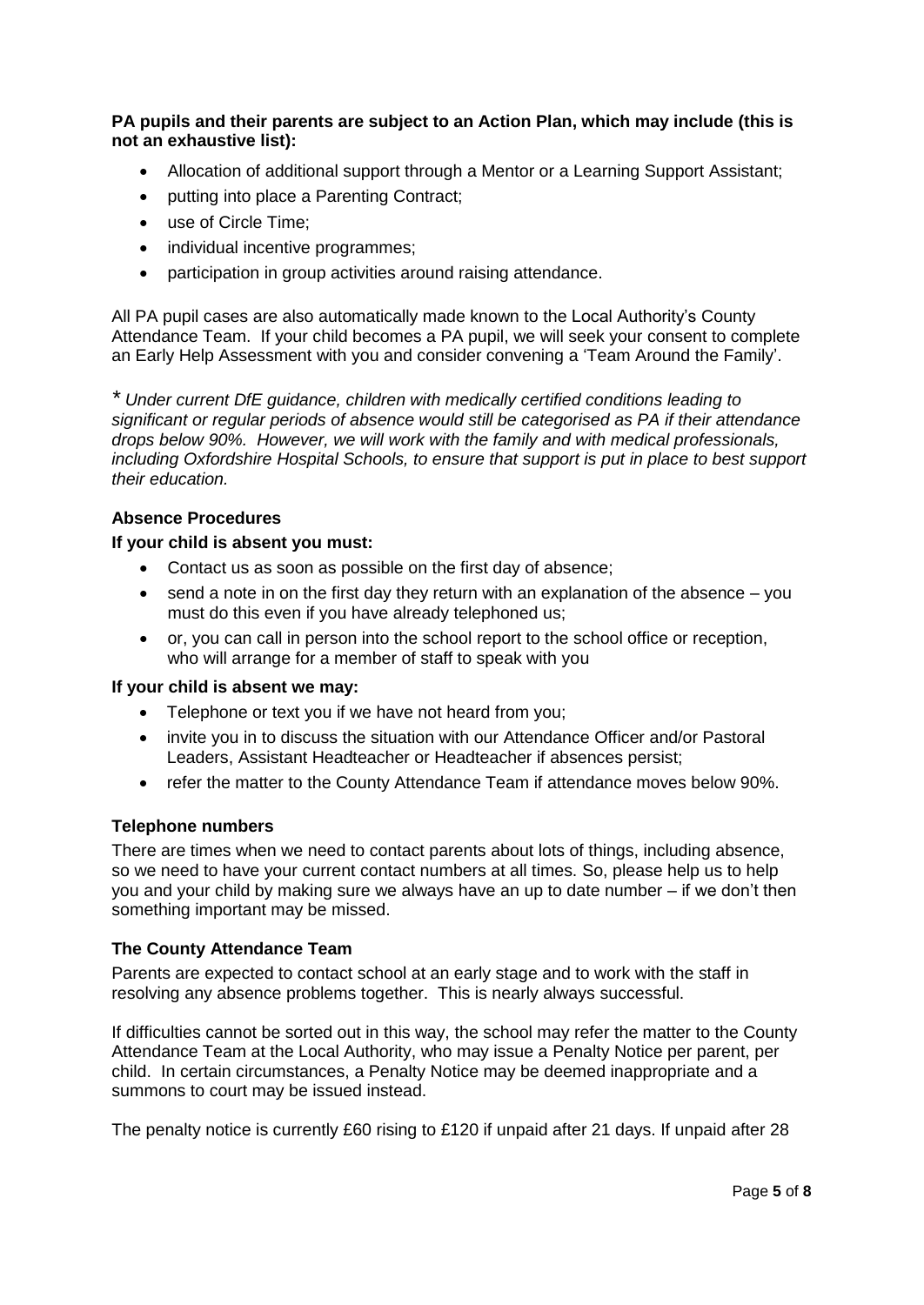days a summons to court will be issued for each unpaid Penalty Notice for prosecutions in the Magistrates Court. This can result in a criminal record and a fine of up £2,500, a Community Order, Parenting Order or ultimately a custodial sentence. The relevant legislation is the [Education Act 1996 sections 444\(1\) and 444\(1A\).](http://www.legislation.gov.uk/ukpga/1996/56/section/444)

"If any child of compulsory school age who is a registered pupil at a school fails to attend regularly at the school, his/her parent is guilty of an offence.''

Parents that have previously been issued with Penalty Notices for their children's unauthorised absences, in the event of further unauthorised absences, may receive summonses to court.

Parents or children may wish to contact the County Attendance Team themselves to ask for help or information. They are independent of the school and will give impartial advice. Their telephone number is 01865 323513 or you can email them using: [attendance@oxfordshire.gov.uk](mailto:attendance@oxfordshire.gov.uk)

#### **Lateness**

Poor punctuality is not acceptable. If your child misses the start of the day they can miss important work and time with their class teacher getting vital information and news for the day. Late arriving pupils also disrupt lessons and it can be embarrassing for the child, which in turn can encourage absence.

#### **How we manage lateness**

The school day starts at 8 45 **a.m.** and we expect your child to be in class at that time.

Registers are marked by 8.55 **a**.**m.** and your child will receive a late mark if they are not in by that time.

At 9.15 **a.m.** the registers will be closed. In accordance with the regulations, if your child arrives after that time they will receive a mark that shows them to be on site, but this will **not** count as a present mark and it will mean they have an unauthorised absence. This may mean that you could face the possibility of a Penalty Notice if the problem persists.

If your child has a persistent late record you will be asked to meet with the Assistant Headteacher and/or Attendance Officer to resolve the problem, but you can approach us at any time if you are having problems getting your child to school on time.

#### **Exceptional Leave**

Taking holidays in term time will affect your child's schooling as much as any other absence and we expect parents to help us by not taking children away in school time. Remember that any savings you think you may make by taking a holiday in school time are offset by the cost to your child's education.

There is **no** automatic entitlement in law to time off in school time to go on holiday.

- 1. It is widely known that the link between a pupil's attendance and attainment is irrefutable.
- 2. Early poor attendance habits follow through into later years at school, further education and employment.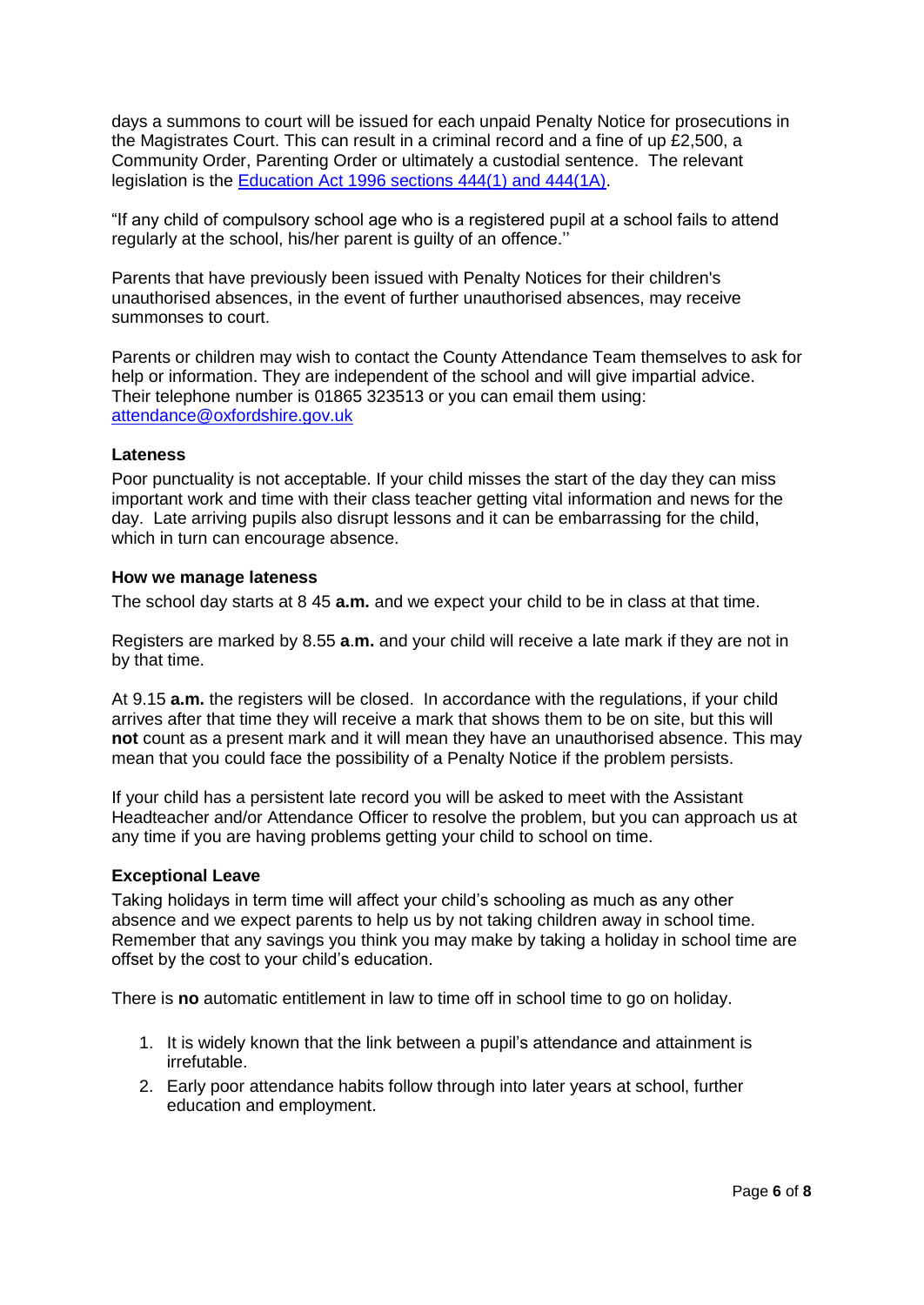- 3. Graduates earn, on average, double that of young people that leave school with no qualifications.
- 4. All schools in Oxfordshire are encouraged to adopt a policy of not authorising Exceptional Leave.
- 5. The Head Teacher will meet personally with every family applying for Exceptional Leave to stress the importance of good school attendance habits and links between attendance and attainment.
- 6. Exceptional leave is most unlikely to be authorised when a pupil's attendance is less than 95%.
- 7. Exceptional leave should always be refused when the school is aware of any truancy.
- 8. Exceptional leave should always be refused when requests are regular (annual) or when patterns become identifiable.
- 9. Reasons for Exceptional Leave should be logged on the pupil's record and shared as part of any transfer/transition process.

**The County Attendance Team can issue Penalty Notices for any unauthorised 'Exceptional Leave'. Penalty Notices can be issued to each parent concerned (whether they live with the child or not). Please note that it will be per parent per child. Payment within 21 days of receipt of notice is £60 and £120 if paid after this period but within 28 days. If the Penalty Notice remains unpaid after 28 days the parent(s) will receive a summons to Oxford Magistrates Court. If unauthorised leave is repeated the County Attendance Team may summons the parent(s) to Court without a Penalty Notice being issued.**

#### **School targets, projects and special initiatives**

The school has targets to improve attendance and you and your child have an important part to play in meeting these targets.

Targets for the school and for classes are displayed in the school and we urge you to take time to study them.

The minimum level of attendance for this school is 96% attendance and we will keep you updated regularly about progress to this level and how your child's attendance compares.

Our target is to achieve better than this however because we know that good attendance is the key to successful schooling and we believe our pupils can be amongst the best in Oxfordshire.

Through the school year we monitor absences and punctuality to show us where improvements need to be made.

Information on any projects or initiatives that will focus on these areas will be provided in our Home-School bulletin and we ask for your full support.

#### **The person(s) responsible for attendance matters in our school are as follows:**

Mrs J Vaughan Attendance Officer Mrs E Watkins Assistant Headteacher Mr L. Crowe Assistant Headteacher